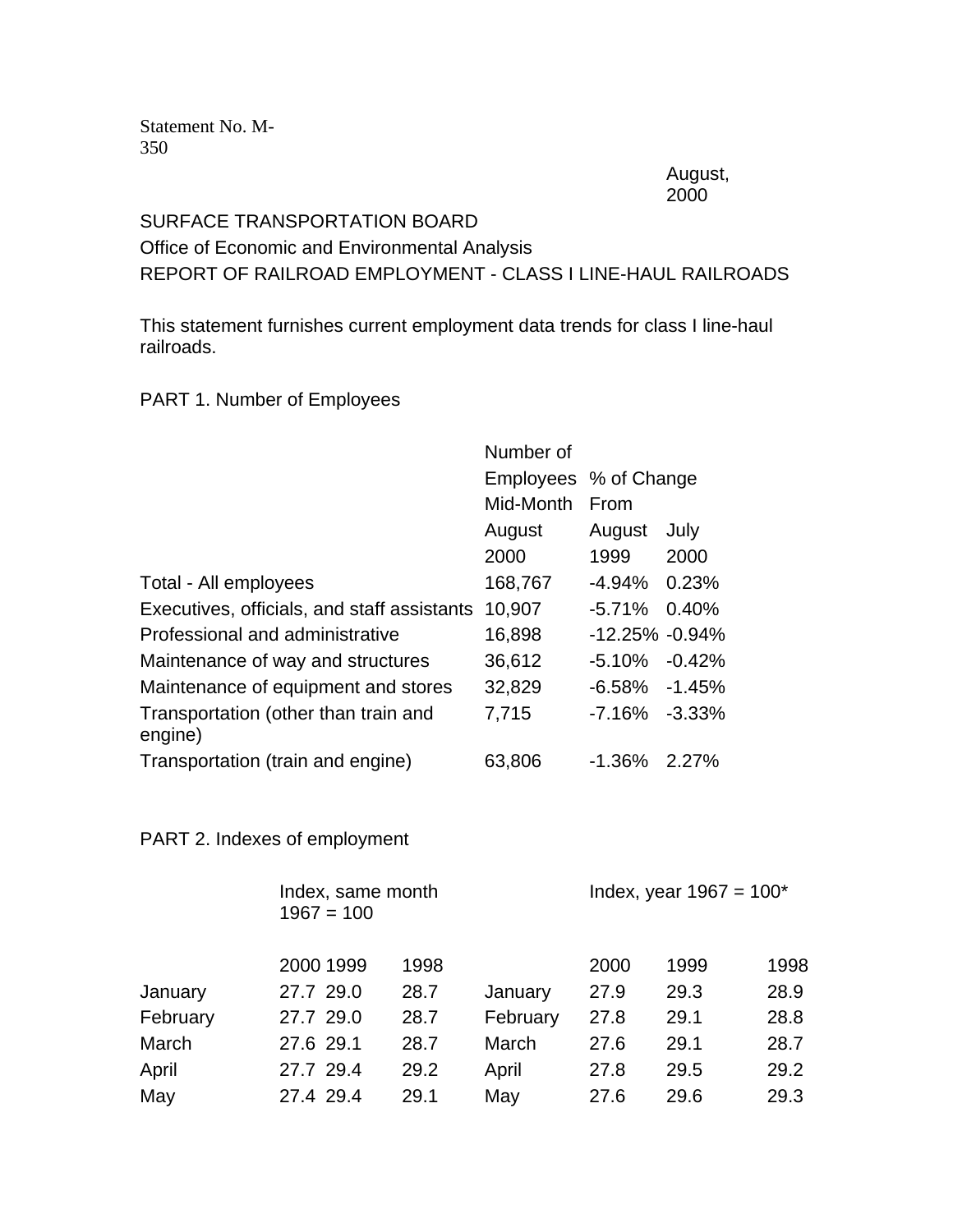| June      | 27.0 29.0 |      | 28.5 | June      | 27.7 | 29.7 | 29.2 |
|-----------|-----------|------|------|-----------|------|------|------|
| July      | 27.0 29.2 |      | 28.5 | July      | 27.6 | 29.9 | 29.2 |
| August    | 27.2 29.4 |      | 28.8 | August    | 27.7 | 29.9 | 29.2 |
| September | 0.0       | 30.3 | 29.4 | September | 0.0  | 30.1 | 29.3 |
| October   | 0.0       | 30.6 | 30.0 | October   | 0.O  | 30.0 | 29.4 |
| November  | 0.0       | 30.3 | 30.1 | November  | 0.0  | 29.6 | 29.3 |
| December  | 0.0       | 30.5 | 30.2 | December  | 0.O  | 29.5 | 29.3 |

 $*$  Average of 12 months, 1967 = 100

Source: Monthly Report of Number of Employees of Class I Railroads.

| <b>CARRIER</b><br><b>August, 2000</b> |              | L <sub>100</sub> | L 200  | L 300  | L 400                      | L500 | L600         | TOTAL   |
|---------------------------------------|--------------|------------------|--------|--------|----------------------------|------|--------------|---------|
| <b>BN-SF</b>                          | 130500 2,215 |                  | 4,210  | 10,032 | 8,168                      |      | 1,615 14,277 | 40,517  |
|                                       |              |                  |        |        |                            |      |              |         |
| <b>CSX</b>                            | 121500 1,250 |                  | 4,315  | 6,646  | 6,144                      |      | 1,989 14,133 | 34,477  |
| <b>GTW</b>                            | 114900 105   |                  | 207    | 415    | 264                        | 111  | 630          | 1,732   |
| IC                                    | 124100 191   |                  | 406    | 651    | 569                        | 185  | 856          | 2,858   |
| <b>KCS</b>                            | 134500 171   |                  | 268    | 464    | 290                        | 180  | 1,144        | 2,517   |
| <b>NS</b>                             | 117100 1,828 |                  | 3,689  | 6,674  | 5,931                      |      | 2,012 12,582 | 32,716  |
| <b>SOO</b>                            | 137700 135   |                  | 401    | 805    | 480                        | 197  | 915          | 2,933   |
| <b>UP</b>                             | 139400 5.012 |                  | 3,402  | 10,925 | 10,983                     |      | 1,426 19,269 | 51,017  |
| <b>TOTAL</b>                          |              | 10,907           | 16,898 |        | 36,612 32,829 7,715 63,806 |      |              | 168,767 |
| <b>NRPC</b>                           | 103000       | 1,766            | 5,186  | 3,542  | 6,663                      |      | 3,736 3,960  | 24,853  |

|       | August | August | July   | % Change  |          |  |
|-------|--------|--------|--------|-----------|----------|--|
|       | 2000   | 1999   | 2000   | Year      | Month    |  |
|       |        |        |        |           |          |  |
| L 100 | 10,907 | 11,567 | 10,864 | $-5.71\%$ | 0.40%    |  |
| L200  | 16,898 | 19,257 | 17,059 | $-12.25%$ | $-0.94%$ |  |